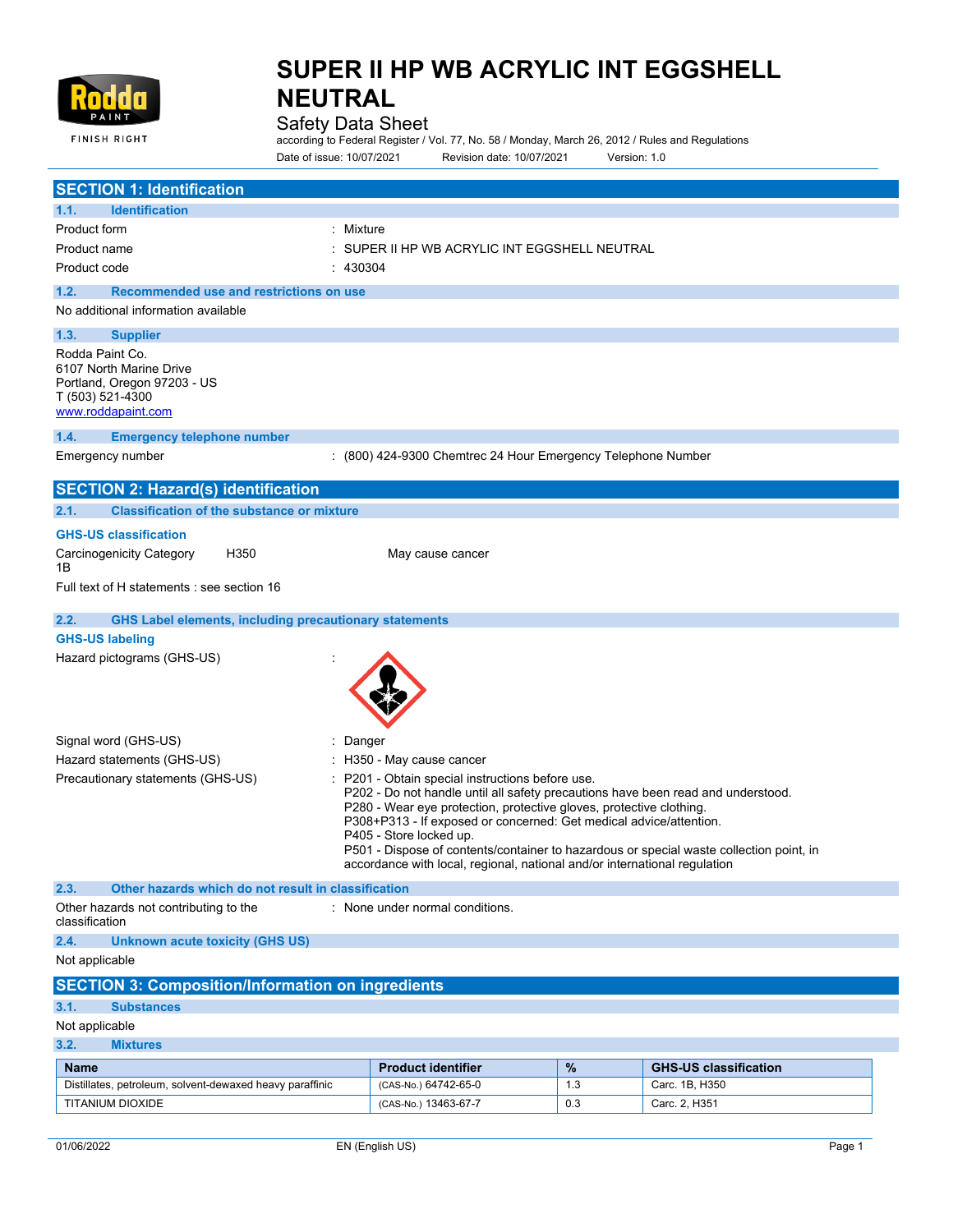Safety Data Sheet

according to Federal Register / Vol. 77, No. 58 / Monday, March 26, 2012 / Rules and Regulations

### Full text of hazard classes and H-statements : see section 16

| <b>Description of first aid measures</b><br>4.1.<br>First-aid measures general<br>: IF exposed or concerned: Get medical advice/attention.<br>First-aid measures after inhalation<br>: Remove person to fresh air and keep comfortable for breathing.<br>First-aid measures after skin contact<br>: Wash skin with plenty of water.<br>First-aid measures after eye contact<br>: Rinse eyes with water as a precaution.<br>First-aid measures after ingestion<br>: Call a poison center/doctor/physician if you feel unwell.<br>4.2.<br>Most important symptoms and effects (acute and delayed)<br>No additional information available<br>4.3.<br>Immediate medical attention and special treatment, if necessary<br>Treat symptomatically.<br><b>SECTION 5: Fire-fighting measures</b><br>Suitable (and unsuitable) extinguishing media<br>5.1.<br>Suitable extinguishing media<br>: Water spray. Dry powder. Foam. Carbon dioxide.<br>5.2.<br>Specific hazards arising from the chemical<br>Reactivity<br>: The product is non-reactive under normal conditions of use, storage and transport.<br>5.3.<br>Special protective equipment and precautions for fire-fighters<br>: Do not attempt to take action without suitable protective equipment. Self-contained breathing<br>Protection during firefighting<br>apparatus. Complete protective clothing. |  |  |
|-------------------------------------------------------------------------------------------------------------------------------------------------------------------------------------------------------------------------------------------------------------------------------------------------------------------------------------------------------------------------------------------------------------------------------------------------------------------------------------------------------------------------------------------------------------------------------------------------------------------------------------------------------------------------------------------------------------------------------------------------------------------------------------------------------------------------------------------------------------------------------------------------------------------------------------------------------------------------------------------------------------------------------------------------------------------------------------------------------------------------------------------------------------------------------------------------------------------------------------------------------------------------------------------------------------------------------------------------------------|--|--|
|                                                                                                                                                                                                                                                                                                                                                                                                                                                                                                                                                                                                                                                                                                                                                                                                                                                                                                                                                                                                                                                                                                                                                                                                                                                                                                                                                             |  |  |
|                                                                                                                                                                                                                                                                                                                                                                                                                                                                                                                                                                                                                                                                                                                                                                                                                                                                                                                                                                                                                                                                                                                                                                                                                                                                                                                                                             |  |  |
|                                                                                                                                                                                                                                                                                                                                                                                                                                                                                                                                                                                                                                                                                                                                                                                                                                                                                                                                                                                                                                                                                                                                                                                                                                                                                                                                                             |  |  |
|                                                                                                                                                                                                                                                                                                                                                                                                                                                                                                                                                                                                                                                                                                                                                                                                                                                                                                                                                                                                                                                                                                                                                                                                                                                                                                                                                             |  |  |
|                                                                                                                                                                                                                                                                                                                                                                                                                                                                                                                                                                                                                                                                                                                                                                                                                                                                                                                                                                                                                                                                                                                                                                                                                                                                                                                                                             |  |  |
|                                                                                                                                                                                                                                                                                                                                                                                                                                                                                                                                                                                                                                                                                                                                                                                                                                                                                                                                                                                                                                                                                                                                                                                                                                                                                                                                                             |  |  |
|                                                                                                                                                                                                                                                                                                                                                                                                                                                                                                                                                                                                                                                                                                                                                                                                                                                                                                                                                                                                                                                                                                                                                                                                                                                                                                                                                             |  |  |
|                                                                                                                                                                                                                                                                                                                                                                                                                                                                                                                                                                                                                                                                                                                                                                                                                                                                                                                                                                                                                                                                                                                                                                                                                                                                                                                                                             |  |  |
|                                                                                                                                                                                                                                                                                                                                                                                                                                                                                                                                                                                                                                                                                                                                                                                                                                                                                                                                                                                                                                                                                                                                                                                                                                                                                                                                                             |  |  |
|                                                                                                                                                                                                                                                                                                                                                                                                                                                                                                                                                                                                                                                                                                                                                                                                                                                                                                                                                                                                                                                                                                                                                                                                                                                                                                                                                             |  |  |
|                                                                                                                                                                                                                                                                                                                                                                                                                                                                                                                                                                                                                                                                                                                                                                                                                                                                                                                                                                                                                                                                                                                                                                                                                                                                                                                                                             |  |  |
|                                                                                                                                                                                                                                                                                                                                                                                                                                                                                                                                                                                                                                                                                                                                                                                                                                                                                                                                                                                                                                                                                                                                                                                                                                                                                                                                                             |  |  |
|                                                                                                                                                                                                                                                                                                                                                                                                                                                                                                                                                                                                                                                                                                                                                                                                                                                                                                                                                                                                                                                                                                                                                                                                                                                                                                                                                             |  |  |
|                                                                                                                                                                                                                                                                                                                                                                                                                                                                                                                                                                                                                                                                                                                                                                                                                                                                                                                                                                                                                                                                                                                                                                                                                                                                                                                                                             |  |  |
|                                                                                                                                                                                                                                                                                                                                                                                                                                                                                                                                                                                                                                                                                                                                                                                                                                                                                                                                                                                                                                                                                                                                                                                                                                                                                                                                                             |  |  |
|                                                                                                                                                                                                                                                                                                                                                                                                                                                                                                                                                                                                                                                                                                                                                                                                                                                                                                                                                                                                                                                                                                                                                                                                                                                                                                                                                             |  |  |
|                                                                                                                                                                                                                                                                                                                                                                                                                                                                                                                                                                                                                                                                                                                                                                                                                                                                                                                                                                                                                                                                                                                                                                                                                                                                                                                                                             |  |  |
| <b>SECTION 6: Accidental release measures</b>                                                                                                                                                                                                                                                                                                                                                                                                                                                                                                                                                                                                                                                                                                                                                                                                                                                                                                                                                                                                                                                                                                                                                                                                                                                                                                               |  |  |
| Personal precautions, protective equipment and emergency procedures<br>6.1.                                                                                                                                                                                                                                                                                                                                                                                                                                                                                                                                                                                                                                                                                                                                                                                                                                                                                                                                                                                                                                                                                                                                                                                                                                                                                 |  |  |
| 6.1.1.<br>For non-emergency personnel                                                                                                                                                                                                                                                                                                                                                                                                                                                                                                                                                                                                                                                                                                                                                                                                                                                                                                                                                                                                                                                                                                                                                                                                                                                                                                                       |  |  |
| : Only qualified personnel equipped with suitable protective equipment may intervene.<br>Emergency procedures                                                                                                                                                                                                                                                                                                                                                                                                                                                                                                                                                                                                                                                                                                                                                                                                                                                                                                                                                                                                                                                                                                                                                                                                                                               |  |  |
| 6.1.2.<br>For emergency responders                                                                                                                                                                                                                                                                                                                                                                                                                                                                                                                                                                                                                                                                                                                                                                                                                                                                                                                                                                                                                                                                                                                                                                                                                                                                                                                          |  |  |
| Protective equipment<br>: Do not attempt to take action without suitable protective equipment. For further information<br>refer to section 8 "Exposure controls/personal protection".                                                                                                                                                                                                                                                                                                                                                                                                                                                                                                                                                                                                                                                                                                                                                                                                                                                                                                                                                                                                                                                                                                                                                                       |  |  |
| 6.2.<br><b>Environmental precautions</b>                                                                                                                                                                                                                                                                                                                                                                                                                                                                                                                                                                                                                                                                                                                                                                                                                                                                                                                                                                                                                                                                                                                                                                                                                                                                                                                    |  |  |
| Avoid release to the environment. Notify authorities if product enters sewers or public waters.                                                                                                                                                                                                                                                                                                                                                                                                                                                                                                                                                                                                                                                                                                                                                                                                                                                                                                                                                                                                                                                                                                                                                                                                                                                             |  |  |
| 6.3.<br>Methods and material for containment and cleaning up                                                                                                                                                                                                                                                                                                                                                                                                                                                                                                                                                                                                                                                                                                                                                                                                                                                                                                                                                                                                                                                                                                                                                                                                                                                                                                |  |  |
| : Take up liquid spill into absorbent material. Notify authorities if product enters sewers or public<br>Methods for cleaning up                                                                                                                                                                                                                                                                                                                                                                                                                                                                                                                                                                                                                                                                                                                                                                                                                                                                                                                                                                                                                                                                                                                                                                                                                            |  |  |
| waters.                                                                                                                                                                                                                                                                                                                                                                                                                                                                                                                                                                                                                                                                                                                                                                                                                                                                                                                                                                                                                                                                                                                                                                                                                                                                                                                                                     |  |  |
| Other information<br>Dispose of materials or solid residues at an authorized site.                                                                                                                                                                                                                                                                                                                                                                                                                                                                                                                                                                                                                                                                                                                                                                                                                                                                                                                                                                                                                                                                                                                                                                                                                                                                          |  |  |
| 6.4.<br><b>Reference to other sections</b>                                                                                                                                                                                                                                                                                                                                                                                                                                                                                                                                                                                                                                                                                                                                                                                                                                                                                                                                                                                                                                                                                                                                                                                                                                                                                                                  |  |  |
| For further information refer to section 13.                                                                                                                                                                                                                                                                                                                                                                                                                                                                                                                                                                                                                                                                                                                                                                                                                                                                                                                                                                                                                                                                                                                                                                                                                                                                                                                |  |  |
| <b>SECTION 7: Handling and storage</b>                                                                                                                                                                                                                                                                                                                                                                                                                                                                                                                                                                                                                                                                                                                                                                                                                                                                                                                                                                                                                                                                                                                                                                                                                                                                                                                      |  |  |
| 7.1.<br><b>Precautions for safe handling</b>                                                                                                                                                                                                                                                                                                                                                                                                                                                                                                                                                                                                                                                                                                                                                                                                                                                                                                                                                                                                                                                                                                                                                                                                                                                                                                                |  |  |
| Precautions for safe handling<br>: Ensure good ventilation of the work station. Obtain special instructions before use. Do not<br>handle until all safety precautions have been read and understood. Take all necessary<br>technical measures to avoid or minimize the release of the product on the workplace. Limit<br>quantities of product at the minimum necessary for handling and limit the number of exposed<br>workers. Provide local exhaust or general room ventilation. Wear personal protective<br>equipment. Floors, walls and other surfaces in the hazard area must be cleaned regularly.                                                                                                                                                                                                                                                                                                                                                                                                                                                                                                                                                                                                                                                                                                                                                   |  |  |
| Separate working clothes from town clothes. Launder separately. Do not eat, drink or smoke<br>Hygiene measures<br>when using this product. Always wash hands after handling the product.                                                                                                                                                                                                                                                                                                                                                                                                                                                                                                                                                                                                                                                                                                                                                                                                                                                                                                                                                                                                                                                                                                                                                                    |  |  |
| Conditions for safe storage, including any incompatibilities<br>7.2.                                                                                                                                                                                                                                                                                                                                                                                                                                                                                                                                                                                                                                                                                                                                                                                                                                                                                                                                                                                                                                                                                                                                                                                                                                                                                        |  |  |
| Storage conditions<br>: Store locked up. Store in a well-ventilated place. Keep cool.                                                                                                                                                                                                                                                                                                                                                                                                                                                                                                                                                                                                                                                                                                                                                                                                                                                                                                                                                                                                                                                                                                                                                                                                                                                                       |  |  |
| <b>SECTION 8: Exposure controls/personal protection</b>                                                                                                                                                                                                                                                                                                                                                                                                                                                                                                                                                                                                                                                                                                                                                                                                                                                                                                                                                                                                                                                                                                                                                                                                                                                                                                     |  |  |
| 8.1.<br><b>Control parameters</b>                                                                                                                                                                                                                                                                                                                                                                                                                                                                                                                                                                                                                                                                                                                                                                                                                                                                                                                                                                                                                                                                                                                                                                                                                                                                                                                           |  |  |

01/06/2022 EN (English US) 2/7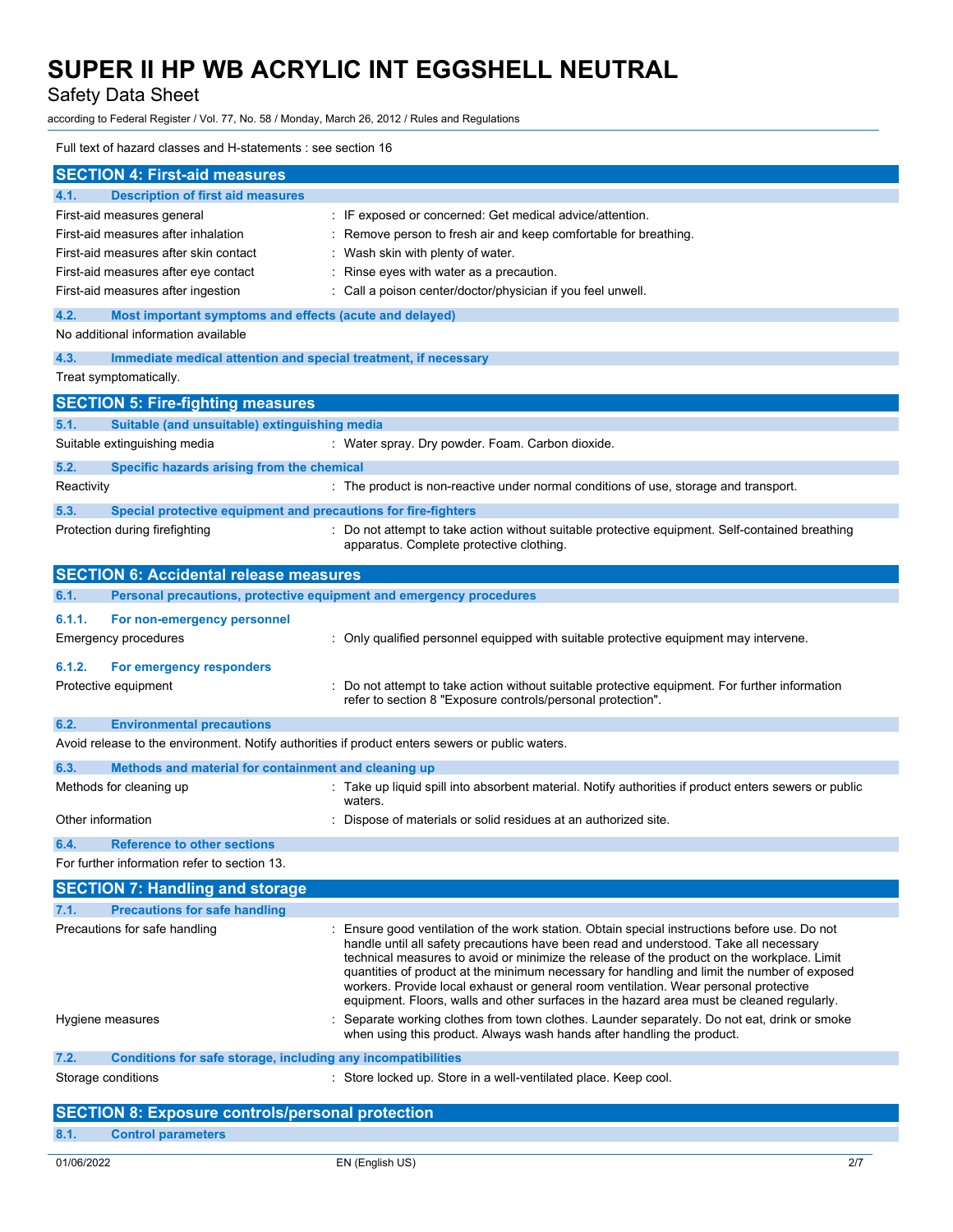Safety Data Sheet

according to Federal Register / Vol. 77, No. 58 / Monday, March 26, 2012 / Rules and Regulations

| Distillates, petroleum, solvent-dewaxed heavy paraffinic (64742-65-0) |                                      |                                                                                                                    |  |  |  |
|-----------------------------------------------------------------------|--------------------------------------|--------------------------------------------------------------------------------------------------------------------|--|--|--|
| Not applicable                                                        |                                      |                                                                                                                    |  |  |  |
| <b>TITANIUM DIOXIDE (13463-67-7)</b>                                  |                                      |                                                                                                                    |  |  |  |
| <b>ACGIH</b>                                                          | ACGIH TWA (mg/m <sup>3</sup> )       | 10 mg/ $m3$                                                                                                        |  |  |  |
| <b>OSHA</b>                                                           | OSHA PEL (TWA) [1]                   | 15 mg/m <sup>3</sup> (total dust)                                                                                  |  |  |  |
| <b>IDLH</b>                                                           | US IDLH $(mg/m3)$                    | 5000 mg/m <sup>3</sup>                                                                                             |  |  |  |
| <b>NIOSH</b>                                                          | NIOSH REL (TWA) (mg/m <sup>3</sup> ) | 2.4 mg/m <sup>3</sup> (CIB 63-fine)<br>0.3 mg/m <sup>3</sup> (CIB 63-ultrafine, including engineered<br>nanoscale) |  |  |  |

### **8.2. Appropriate engineering controls**

Environmental exposure controls : Avoid release to the environment.

Appropriate engineering controls : Ensure good ventilation of the work station.

### **8.3. Individual protection measures/Personal protective equipment**

### **Personal protective equipment:**

Safety glasses. Gloves. Protective clothing. Insufficient ventilation: wear respiratory protection.

### **Hand protection:**

Protective gloves

### **Eye protection:**

Safety glasses

### **Skin and body protection:**

Wear suitable protective clothing

### **Respiratory protection:**

Wear respiratory protection.

### **Personal protective equipment symbol(s):**



### **SECTION 9: Physical and chemical properties**

| 9.1.<br>Information on basic physical and chemical properties |                                                                                                                                                                                                                                                                                                                                          |  |
|---------------------------------------------------------------|------------------------------------------------------------------------------------------------------------------------------------------------------------------------------------------------------------------------------------------------------------------------------------------------------------------------------------------|--|
| Physical state                                                | : Liquid                                                                                                                                                                                                                                                                                                                                 |  |
| Color                                                         | : Mixture contains one or more component(s) which have the following colour(s):<br>Colorless, white clear yellow red brown green Blue, Black, brown                                                                                                                                                                                      |  |
| Odor                                                          | : There may be no odour warning properties, odour is subjective and inadequate to warn of<br>overexposure.<br>Mixture contains one or more component(s) which have the following odour:<br>solid mild amine-like distinctive aromatic oily sweet Floral roses distinctive aromatic mothballs<br>coal tar-like sharp intensely irritating |  |
| Odor threshold                                                | : No data available                                                                                                                                                                                                                                                                                                                      |  |
| рH                                                            | $: 8.5 - 9.5$                                                                                                                                                                                                                                                                                                                            |  |
| Melting point                                                 | : Not applicable                                                                                                                                                                                                                                                                                                                         |  |
| Freezing point                                                | : No data available                                                                                                                                                                                                                                                                                                                      |  |
| Boiling point                                                 | : No data available                                                                                                                                                                                                                                                                                                                      |  |
| Flash point                                                   | : Not applicable                                                                                                                                                                                                                                                                                                                         |  |
| Relative evaporation rate (butyl acetate=1)                   | : No data available                                                                                                                                                                                                                                                                                                                      |  |
| Flammability (solid, gas)                                     | $:$ Not applicable.                                                                                                                                                                                                                                                                                                                      |  |
| Vapor pressure                                                | : No data available                                                                                                                                                                                                                                                                                                                      |  |
| 01/06/2022                                                    | 3/7<br>EN (English US)                                                                                                                                                                                                                                                                                                                   |  |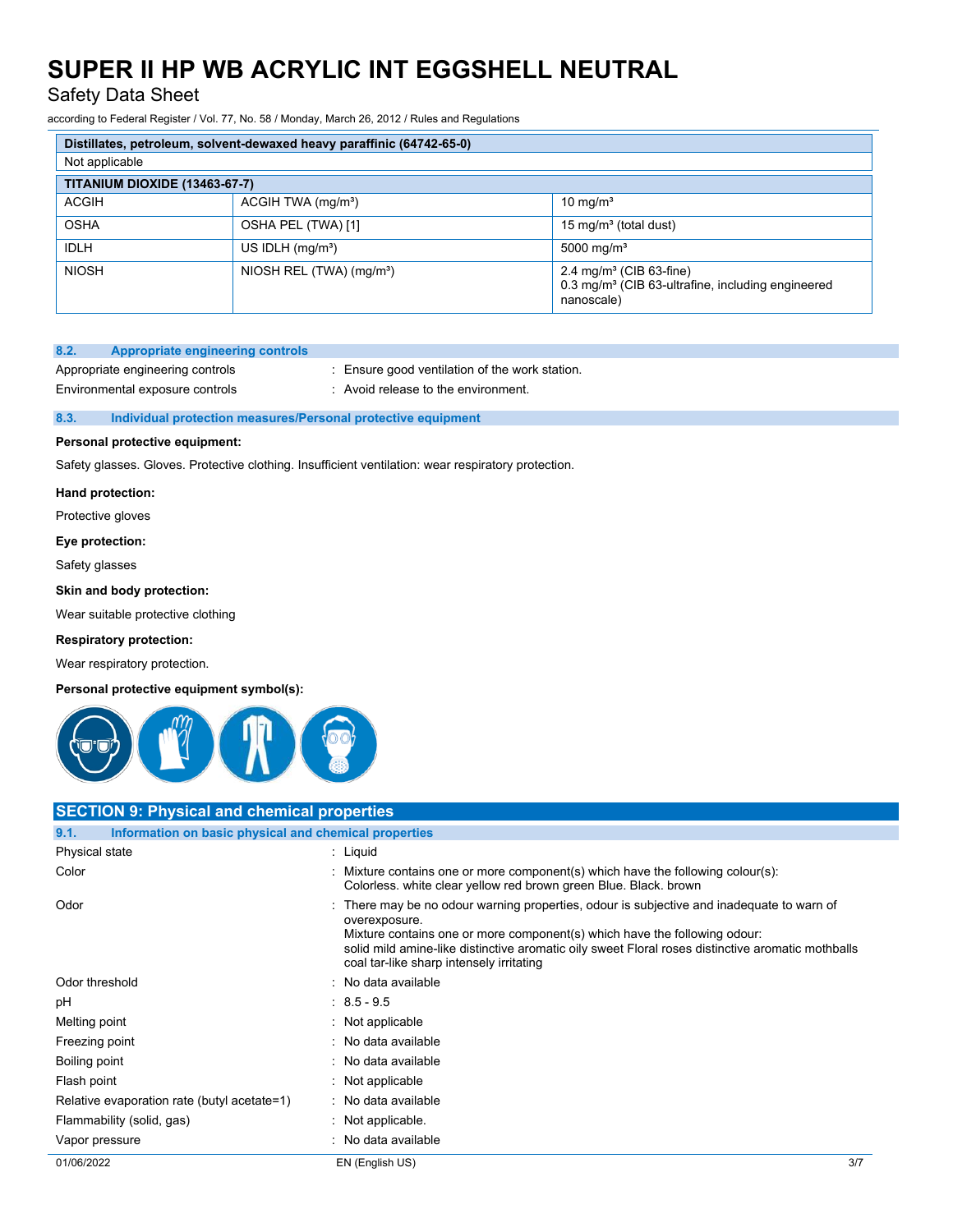### Safety Data Sheet

according to Federal Register / Vol. 77, No. 58 / Monday, March 26, 2012 / Rules and Regulations

| : No data available       |
|---------------------------|
| : No data available       |
| $: 10.18$ lb/gal          |
| : No data available       |
| $\cdot$ No data available |
| $\cdot$ No data available |
| : No data available       |
| $: 1170 - 1670$ cSt       |
| : No data available       |
| : No data available       |
| : No data available       |
| No data available         |
|                           |

### **9.2. Other information**

No additional information available

|       | <b>SECTION 10: Stability and reactivity</b>                                                                               |
|-------|---------------------------------------------------------------------------------------------------------------------------|
| 10.1. | <b>Reactivity</b>                                                                                                         |
|       | The product is non-reactive under normal conditions of use, storage and transport.                                        |
| 10.2. | <b>Chemical stability</b>                                                                                                 |
|       | Stable under normal conditions.                                                                                           |
| 10.3. | <b>Possibility of hazardous reactions</b>                                                                                 |
|       | No dangerous reactions known under normal conditions of use.                                                              |
| 10.4. | <b>Conditions to avoid</b>                                                                                                |
|       | None under recommended storage and handling conditions (see section 7).                                                   |
| 10.5. | <b>Incompatible materials</b>                                                                                             |
|       | No additional information available                                                                                       |
| 10.6. | <b>Hazardous decomposition products</b>                                                                                   |
|       | الرجوي الرجوم الجامع الماريومام اجلور الرجوم استئلمت وموجوع والرجاح والمستحدث المواجع ومستطرقة والمتحدث والمستحد والمسارا |

Under normal conditions of storage and use, hazardous decomposition products should not be produced.

### **SECTION 11: Toxicological information**

### **11.1. Information on toxicological effects**

Acute toxicity in the contract of the classified in the classified in the classified in the classified in the classified in the classified in the classified in the classified in the classified in the classified in the clas

| Distillates, petroleum, solvent-dewaxed heavy paraffinic (64742-65-0) |                                                 |  |  |
|-----------------------------------------------------------------------|-------------------------------------------------|--|--|
| LD50 oral rat                                                         | > 15000 mg/kg                                   |  |  |
| LD50 dermal rabbit                                                    | > 5000 mg/kg                                    |  |  |
| LC50 inhalation rat (mg/l)                                            | $> 2400$ mg/m <sup>3</sup> (Exposure time: 4 h) |  |  |
| <b>TITANIUM DIOXIDE (13463-67-7)</b>                                  |                                                 |  |  |
| LD50 oral rat                                                         | > 10000 mg/kg                                   |  |  |
| Skin corrosion/irritation                                             | : Not classified                                |  |  |
|                                                                       | pH: 8.5 - 9.5                                   |  |  |
| Serious eye damage/irritation                                         | : Not classified                                |  |  |
|                                                                       | pH: 8.5 - 9.5                                   |  |  |
| Respiratory or skin sensitization                                     | : Not classified                                |  |  |
| Germ cell mutagenicity                                                | Not classified                                  |  |  |
| Carcinogenicity                                                       | May cause cancer.                               |  |  |
| <b>TITANIUM DIOXIDE (13463-67-7)</b>                                  |                                                 |  |  |
| <b>IARC</b> group                                                     | 2B - Possibly Carcinogenic to Humans            |  |  |
| In OSHA Hazard Communication Carcinogen<br>list                       | Yes                                             |  |  |
| Reproductive toxicity                                                 | Not classified                                  |  |  |
| Specific target organ toxicity – single exposure                      | : Not classified                                |  |  |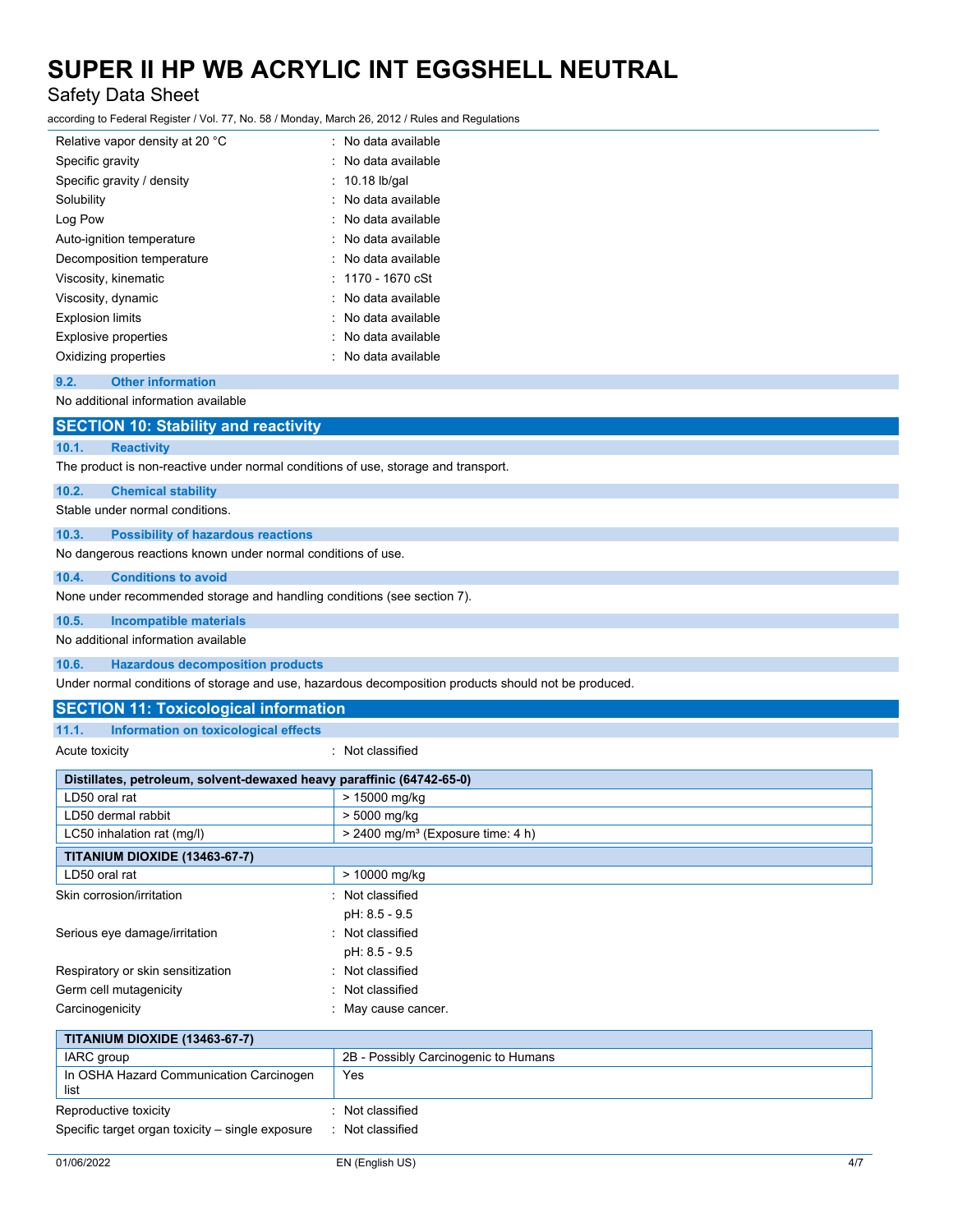Safety Data Sheet

according to Federal Register / Vol. 77, No. 58 / Monday, March 26, 2012 / Rules and Regulations

| Specific target organ toxicity – repeated<br>exposure | : Not classified |
|-------------------------------------------------------|------------------|
| Aspiration hazard                                     | : Not classified |

| <b>SECTION 12: Ecological information</b>                             |                                                                                                                            |
|-----------------------------------------------------------------------|----------------------------------------------------------------------------------------------------------------------------|
| 12.1.<br><b>Toxicity</b>                                              |                                                                                                                            |
| Ecology - general                                                     | : The product is not considered harmful to aquatic organisms nor to cause long-term adverse<br>effects in the environment. |
| Distillates, petroleum, solvent-dewaxed heavy paraffinic (64742-65-0) |                                                                                                                            |
| LC50 fish 1                                                           | > 5000 mg/l (Exposure time: 96 h - Species: Oncorhynchus mykiss)                                                           |
| EC50 Daphnia 1                                                        | > 1000 mg/l (Exposure time: 48 h - Species: Daphnia magna)                                                                 |
|                                                                       |                                                                                                                            |
| 12.2.<br><b>Persistence and degradability</b>                         |                                                                                                                            |
| No additional information available                                   |                                                                                                                            |
| 12.3.<br><b>Bioaccumulative potential</b>                             |                                                                                                                            |
| No additional information available                                   |                                                                                                                            |
| 12.4.<br><b>Mobility in soil</b>                                      |                                                                                                                            |
| No additional information available                                   |                                                                                                                            |
| 12.5.<br><b>Other adverse effects</b>                                 |                                                                                                                            |
| No additional information available                                   |                                                                                                                            |

| <b>SECTION 13: Disposal considerations</b>                            |                                                                                                                                                                                                                                                                                                                          |
|-----------------------------------------------------------------------|--------------------------------------------------------------------------------------------------------------------------------------------------------------------------------------------------------------------------------------------------------------------------------------------------------------------------|
| 13.1.<br><b>Disposal methods</b>                                      |                                                                                                                                                                                                                                                                                                                          |
| Waste treatment methods<br>Product/Packaging disposal recommendations | : Dispose of contents/container in accordance with licensed collector's sorting instructions.<br>: Avoid release to the environment. Discharging into rivers and drains is forbidden. Dispose of<br>contents/container to hazardous or special waste collection point in accordance with state and<br>local regulations. |

### **SECTION 14: Transport information**

**Department of Transportation (DOT)** In accordance with DOT

Not applicable

**Transportation of Dangerous Goods**

Not applicable

### **Transport by sea**

Not applicable

### **Air transport**

Not applicable

### **SECTION 15: Regulatory information**

**15.1. US Federal regulations**

**Distillates, petroleum, solvent-dewaxed heavy paraffinic (64742-65-0)**

Listed on the United States TSCA (Toxic Substances Control Act) inventory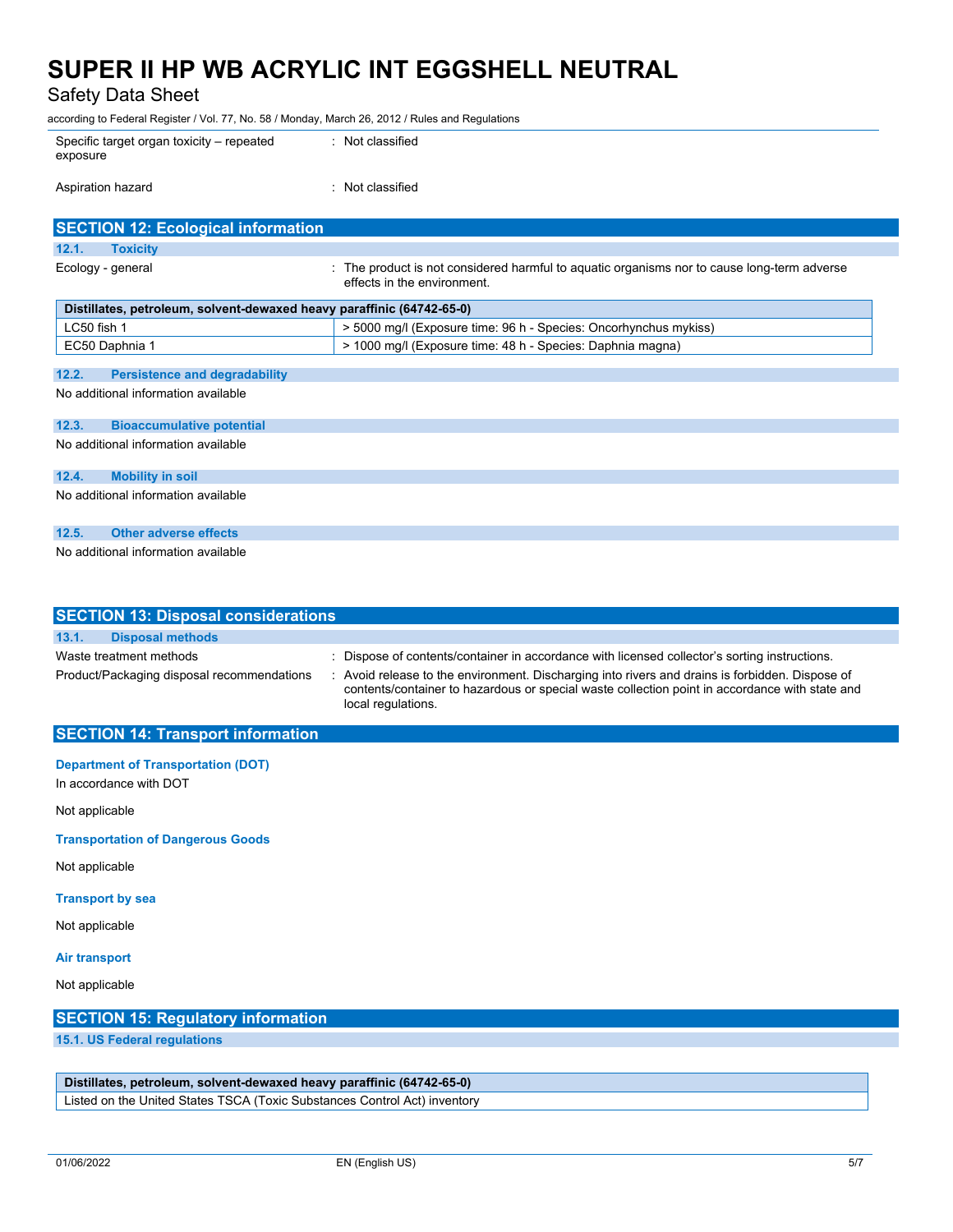Safety Data Sheet

according to Federal Register / Vol. 77, No. 58 / Monday, March 26, 2012 / Rules and Regulations

### **TITANIUM DIOXIDE (13463-67-7)**

Listed on the United States TSCA (Toxic Substances Control Act) inventory

#### **15.2. International regulations**

### **CANADA**

### **Distillates, petroleum, solvent-dewaxed heavy paraffinic (64742-65-0)**

Listed on the Canadian DSL (Domestic Substances List) inventory.

### **TITANIUM DIOXIDE (13463-67-7)**

Listed on the Canadian DSL (Domestic Substances List) inventory.

#### **EU-Regulations**

| Distillates, petroleum, solvent-dewaxed heavy paraffinic (64742-65-0)                                                                                                                                                                                                                                                                                                                                                                                               |
|---------------------------------------------------------------------------------------------------------------------------------------------------------------------------------------------------------------------------------------------------------------------------------------------------------------------------------------------------------------------------------------------------------------------------------------------------------------------|
| Listed on the EEC inventory EINECS (European Inventory of Existing Commercial Chemical Substances) substances.                                                                                                                                                                                                                                                                                                                                                      |
| <b>TITANIUM DIOXIDE (13463-67-7)</b>                                                                                                                                                                                                                                                                                                                                                                                                                                |
| Listed on the EEC inventory EINECS (European Inventory of Existing Commercial Chemical Substances) substances.                                                                                                                                                                                                                                                                                                                                                      |
| <b>National regulations</b>                                                                                                                                                                                                                                                                                                                                                                                                                                         |
| Distillates, petroleum, solvent-dewaxed heavy paraffinic (64742-65-0)                                                                                                                                                                                                                                                                                                                                                                                               |
| Listed on the AICS (the Australian Inventory of Chemical Substances)<br>Listed on Inventory of Existing Chemical Substances (IECSC)<br>Listed on the Korean ECL (Existing Chemical List) inventory.<br>Listed on New Zealand - Inventory of Chemicals (NZIoC)<br>Listed on Inventory of Chemicals and Chemical Substances (PICCS)<br>Listed on INSQ (Mexican National Inventory of Chemical Substances)<br>Listed on the TCSI (Taiwan Chemical Substance Inventory) |
| <b>TITANIUM DIOXIDE (13463-67-7)</b>                                                                                                                                                                                                                                                                                                                                                                                                                                |
| Listed on the AICS (the Australian Inventory of Chemical Substances)<br>Listed on Inventory of Existing Chemical Substances (IECSC)<br>Listed on the Japanese ENCS (Existing & New Chemicals Substances) inventory.<br>Listed on Industrial Safety and Health Law Substances (ISHL)<br>Listed on the Korean ECL (Existing Chemical List) inventory.<br>isted on New Zealand - Inventory of Chemicals (NZIoC)                                                        |

 $e$ d on New Zealand - Inventory of Chemicals (NZIoC)

Listed on Inventory of Chemicals and Chemical Substances (PICCS)

Listed on INSQ (Mexican National Inventory of Chemical Substances)

Listed on the TCSI (Taiwan Chemical Substance Inventory)

### **15.3. US State regulations**

**A WARNING** This product can expose you to TITANIUM DIOXIDE, which is known to the State of California to cause cancer. For more information go to www.P65Warnings.ca.gov.

| <b>TITANIUM DIOXIDE (13463-67-7)</b>                              |                                                                             |                                                                              |                                                                            |                                      |                                        |
|-------------------------------------------------------------------|-----------------------------------------------------------------------------|------------------------------------------------------------------------------|----------------------------------------------------------------------------|--------------------------------------|----------------------------------------|
| U.S. -<br>California -<br>Proposition 65<br>- Carcinogens<br>List | U.S. - California -<br>Proposition 65 -<br>Developmental<br><b>Foxicity</b> | U.S. - California -<br>Proposition 65 -<br>Reproductive<br>Toxicity - Female | U.S. - California -<br>Proposition 65 -<br>Reproductive Toxicity<br>- Male | No significance risk level<br>(NSRL) | Maximum allowable<br>dose level (MADL) |
| Yes                                                               | <b>No</b>                                                                   | No                                                                           | No                                                                         |                                      |                                        |

### **TITANIUM DIOXIDE (13463-67-7)**

- U.S. Idaho Occupational Exposure Limits TWAs
- U.S. Massachusetts Right To Know List
- U.S. New Jersey Right to Know Hazardous Substance List
- U.S. Pennsylvania RTK (Right to Know) List

### **SECTION 16: Other information** Revision date : 10/07/2021

### Full text of H-phrases:

| H350 | cancer<br>vid.<br>cause |
|------|-------------------------|
| H351 | cancer<br>causing       |